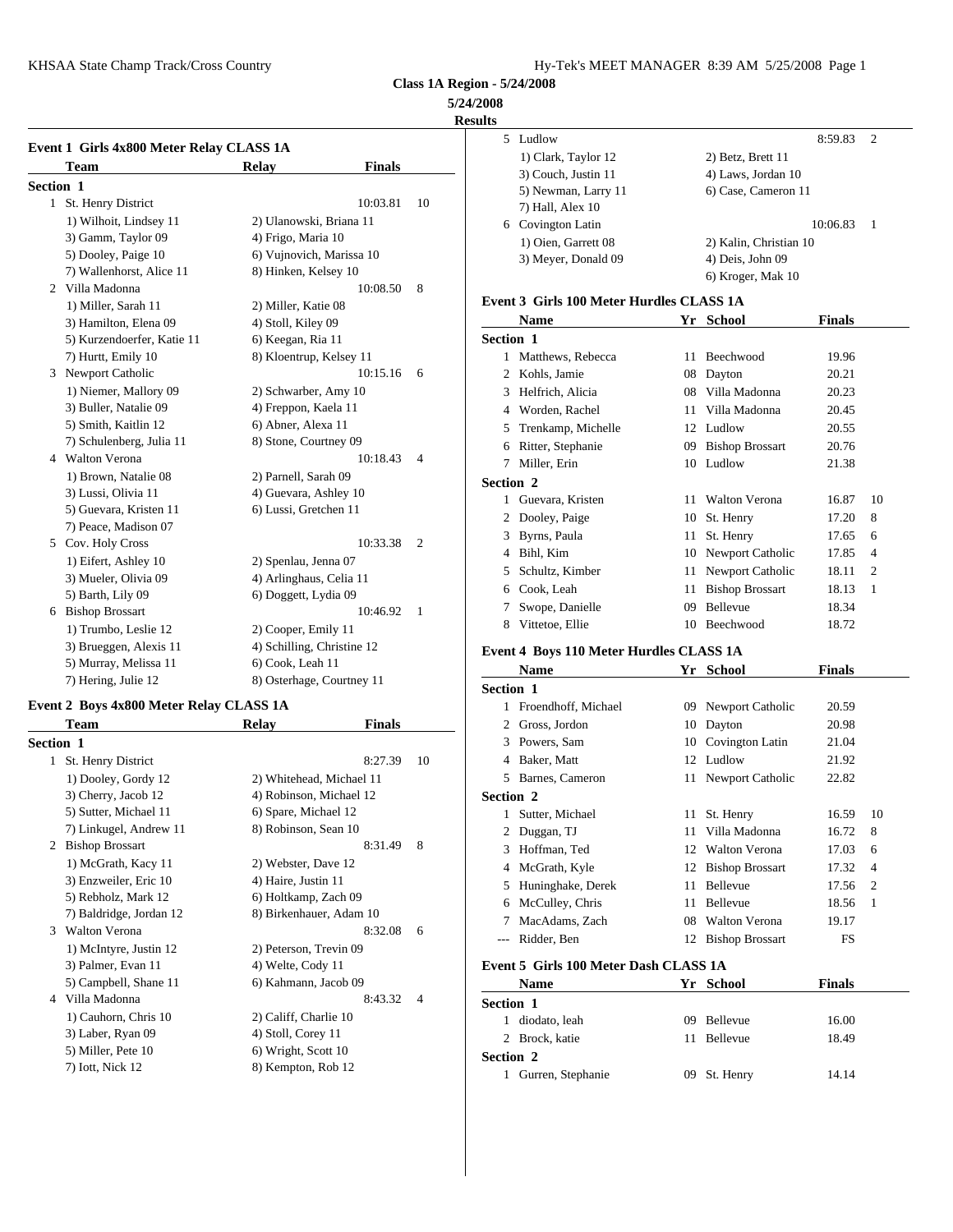**5/24/2008 Results**

|                  | Section 2 (Event 5 Girls 100 Meter Dash CLASS 1A) |     |                      |               |                | $\mathcal{F}$ | St. He              |
|------------------|---------------------------------------------------|-----|----------------------|---------------|----------------|---------------|---------------------|
|                  | Name                                              |     | Yr School            | <b>Finals</b> |                |               | 1) Jar              |
|                  | 2 Brockman, Brittany                              | 11  | <b>Walton Verona</b> | 14.25         |                |               | 3) Ga               |
|                  | 3 Cauhorn, Brooke                                 | 09. | Villa Madonna        | 14.50         |                |               | 5) Do               |
| 4                | Bayer, Kayla                                      |     | 10 Beechwood         | 14.69         |                |               | 7) Gu               |
| 5                | Desmarais, Cassandra                              | 10  | Villa Madonna        | 14.81         |                | 4             | Villa <sup>1</sup>  |
| 6                | Young, Samantha                                   |     | 12 Bishop Brossart   | 14.90         |                |               | $1)$ Kl             |
| 7                | Wildeboer, Randee                                 |     | 10 Dayton            | 15.52         |                |               | $3)$ De             |
| <b>Section 3</b> |                                                   |     |                      |               |                |               | 5) Ke               |
|                  | Neiser, Katie                                     |     | 11 Bishop Brossart   | 12.59         | 10             |               | 7) Ha               |
|                  | 2 Macke, Andi                                     |     | 11 Newport Catholic  | 13.52         | 8              | 5             | Cov.                |
| 3                | Bartels, Kiley                                    | 09  | Newport Catholic     | 13.88         | 6              |               | $1)$ Sp<br>$3)$ Eif |
|                  | Whitacre, Beth                                    |     | 10 Covington Latin   | 14.05         | $\overline{4}$ |               | 5) Ba               |
| 5.               | Culbreth, Caroline                                | 09  | Beechwood            | 14.12         | $\overline{c}$ | 6.            | Dayto               |
| 6                | Doggett, Lydia                                    | 09  | Cov. Holy Cross      | 14.13         | 1              |               | $1)$ Ko             |
|                  | Smith, Charlissa                                  |     | 08 Dayton            | 14.34         |                |               | 3) Sel              |

### **Event 6 Boys 100 Meter Dash CLASS 1A**

|                  | <b>Name</b>       |    | Yr School              | <b>Finals</b> |                | 11 an c             |
|------------------|-------------------|----|------------------------|---------------|----------------|---------------------|
| <b>Section 1</b> |                   |    |                        |               |                | $1)$ Ho<br>$3)$ Bro |
|                  | 1 Lay, Austin     | 10 | <b>Bellevue</b>        | 12.79         |                | 5) Gu               |
| 2                | Hauger, Kyle      |    | 12 Dayton              | 13.11         |                | $7)$ Pea            |
| 3                | Deis, Sam         |    | 08 Covington Latin     | 15.44         |                | Belley<br>8         |
| Section 2        |                   |    |                        |               |                | $1)$ Ste            |
| 1                | Brockman, Kevin   | 11 | St. Henry              | 12.33         |                | $3)$ Dil            |
| 2                | Richter, Austin   | 12 | <b>Bellevue</b>        | 12.37         |                | 5) Bo               |
| 3                | Beckerich, Josh   | 09 | <b>Bishop Brossart</b> | 12.62         |                |                     |
| 4                | Pritchett, Will   | 10 | St. Henry              | 12.62         |                | Event 8 Bo          |
| 5                | Curcio, Joe       | 11 | Cov. Holy Cross        | 12.77         |                | Tean                |
| 6                | Ashcraft, Jacob   | 10 | Ludlow                 | 12.79         |                | Section 1           |
| 7                | Block, Daniel     | 10 | Villa Madonna          | 12.83         |                | <b>Bisho</b><br>1   |
| Section 3        |                   |    |                        |               |                | 1) M                |
| 1                | Ferrara, Logan    | 11 | Newport Catholic       | 11.47         | 10             | 3) Pat              |
| 2                | Hoffman, Ted      | 12 | <b>Walton Verona</b>   | 11.71         | 8              | 5) Rio<br>7) Ro     |
| 3                | Patterson, Mitch  | 11 | <b>Bishop Brossart</b> | 11.91         | 6              | Villa<br>2          |
| 4                | Montooth, Josh    | 11 | Ludlow                 | 12.01         | $\overline{4}$ | $1)$ Iot            |
| 5                | Brockman, Brandon | 09 | <b>Walton Verona</b>   | 12.21         | $\overline{2}$ | $3)$ Ke             |
| 6                | Fritsch, Aaron    | 11 | Cov. Holy Cross        | 12.28         | 1              | 5) Ca               |
| 7                | Turner, Richard   | 12 | Dayton                 | 12.58         |                | 7) Stc              |
| 8                | Kempton, Rob      |    | 12 Villa Madonna       | 12.60         |                | 3<br>St. He         |

# **Event 7 Girls 4x200 Meter Relay CLASS 1A**

|                  | <b>Team</b>                                                                                                        | <b>Relay</b>                                                                                  | <b>Finals</b> | 710                                                          |
|------------------|--------------------------------------------------------------------------------------------------------------------|-----------------------------------------------------------------------------------------------|---------------|--------------------------------------------------------------|
| <b>Section 1</b> |                                                                                                                    |                                                                                               |               | 5) Pri<br>$7)$ Bro                                           |
| 1                | Newport Catholic<br>1) Hlebiczki, Alexa 12<br>3) Smith, Kaitlin 12<br>5) Dubuc, Morgan 09<br>7) Fryer, Brittany 09 | 2) Sutkamp, Samantha 12<br>4) Muench, Corryn 12<br>6) Suedkamp, Sarah 09<br>8) Macke, Andi 11 | 1:47.59       | 10<br>4 Newp<br>$1)$ Lit<br>3) Ha<br>$5)$ Fer<br>$7)$ Gis    |
|                  | 2 Bishop Brossart<br>1) Cooper, Emily 11<br>3) O'Leary, Shannon 11<br>5) Hering, Julie 12<br>7) Stricklen, Mary 11 | 2) O'Leary, Samantha 11<br>4) Neiser, Katie 11<br>6) Cook, Leah 11<br>8) Ridder, Nicole 09    | 1:49.03       | 8<br>Walto<br>5.<br>$1)$ Ma<br>$3)$ Bro<br>5) Ro<br>$7)$ Sch |

| 3  | St. Henry District       | 1:50.01                    | 6              |
|----|--------------------------|----------------------------|----------------|
|    | 1) Janzsen, Abby 09      | 2) Vujnovich, Marissa 10   |                |
|    | 3) Gamm, Taylor 09       | 4) McArtor, Carly 10       |                |
|    | 5) Dooley, Paige 10      | 6) Wilhoit, Lindsey 11     |                |
|    | 7) Gurren, Stephanie 09  |                            |                |
| 4  | Villa Madonna            | 1:56.54                    | $\overline{4}$ |
|    | 1) Kloentrup, Kelsey 11  | 2) Hurtt, Emily 10         |                |
|    | 3) Desmarais, Katie 09   | 4) Gnotek, Mary Kate 11    |                |
|    | 5) Keegan, Ria 11        | 6) Cauhorn, Brooke 09      |                |
|    | 7) Hamilton, Elena 09    | 8) Greenwood, Mary Kate 10 |                |
| 5. | Cov. Holy Cross          | 2:00.52                    | 2              |
|    | 1) Spenlau, Jenna 07     | 2) Doggett, Lydia 09       |                |
|    | 3) Eifert, Ashley 10     | 4) Mueler, Olivia 09       |                |
|    | 5) Barth, Lily 09        |                            |                |
| 6  | Dayton                   | 2:02.49                    | 1              |
|    | 1) Kohls, Jamie 08       | 2) Northcutt, Jaclyn 08    |                |
|    | 3) Schoulthies, Sara 08  | 4) Smith, Charlissa 08     |                |
|    | 5) Courtney, Tina 08     | 6) Wildeboer, Randee 10    |                |
| 7  | <b>Walton Verona</b>     | 2:04.86                    |                |
|    | 1) Howe, Karla 11        | 2) Hoffa, Claire 11        |                |
|    | 3) Brockman, Brittany 11 | 4) Gleason, Nicole 12      |                |
|    | 5) Guevara, Kristen 11   | 6) Nargessi, Sarah 12      |                |
|    | 7) Peace, Madison 07     | 8) Parnell, Sarah 09       |                |
| 8  | Bellevue                 | 2:09.78                    |                |
|    | 1) Stevenson, Rebecca 10 | 2) diodato, leah 09        |                |
|    | 3) Dill, kalynn 08       | 4) Reynolds, Mindi 09      |                |
|    | 5) Bohn, Brittany 09     | 6) Rowland, Morgan 09      |                |

# **Event 8 Boys 4x200 Meter Relay CLASS 1A**

|                  | Team                   | <b>Relay</b>            | <b>Finals</b> |                |
|------------------|------------------------|-------------------------|---------------|----------------|
| <b>Section 1</b> |                        |                         |               |                |
|                  | 1 Bishop Brossart      |                         | 1:35.02       | 10             |
|                  | 1) Mueller, Zak 11     | 2) Goyert, Simon 12     |               |                |
|                  | 3) Patterson, Mitch 11 | 4) Baldridge, Jordan 12 |               |                |
|                  | 5) Ridder, Ben 12      | 6) Moore, Matt 12       |               |                |
|                  | 7) Ross, Clint 11      | 8) Stover, Matt 09      |               |                |
| 2                | Villa Madonna          |                         | 1:38.15       | 8              |
|                  | 1) Iott, Nick 12       | 2) Block, Daniel 10     |               |                |
|                  | 3) Kempton, Rob 12     | 4) Duggan, TJ 11        |               |                |
|                  | 5) Califf, Charlie 10  | 6) Wright, Scott 10     |               |                |
|                  | 7) Stoll, Corey 11     | 8) Cauhorn, Chris 10    |               |                |
| 3                | St. Henry District     |                         | 1:38.83       | 6              |
|                  | 1) Rieger, Chris 10    | 2) Spare, Michael 12    |               |                |
|                  | 3) Robinson, Sean 10   | 4) Kahmann, Phil 10     |               |                |
|                  | 5) Pritchett, Will 10  | 6) Lentz, Max 10        |               |                |
|                  | 7) Brockman, Kevin 11  | 8) Sutter, Michael 11   |               |                |
| 4                | Newport Catholic       |                         | 1:39.11       | 4              |
|                  | 1) Little, Cole 10     | 2) Schaefer, Corey 11   |               |                |
|                  | 3) Hamilton, Ian 12    | 4) Buller, Mitch 12     |               |                |
|                  | 5) Ferrara, Logan 11   | 6) Speier, Nick 10      |               |                |
|                  | 7) Gish, Mike 11       | 8) Gish, Brian 11       |               |                |
| 5                | <b>Walton Verona</b>   |                         | 1:40.56       | $\overline{2}$ |
|                  | 1) MacAdams, Zach 08   | 2) Harper, Mitch 11     |               |                |
|                  | 3) Brock, Evan 09      | 4) Ziegler, Dan 12      |               |                |
|                  | 5) Rodriguez, Jon 09   | 6) Warren, Joe 09       |               |                |
|                  | 7) Schmitt, Sam 09     | 8) Peterson, Trevin 09  |               |                |
|                  |                        |                         |               |                |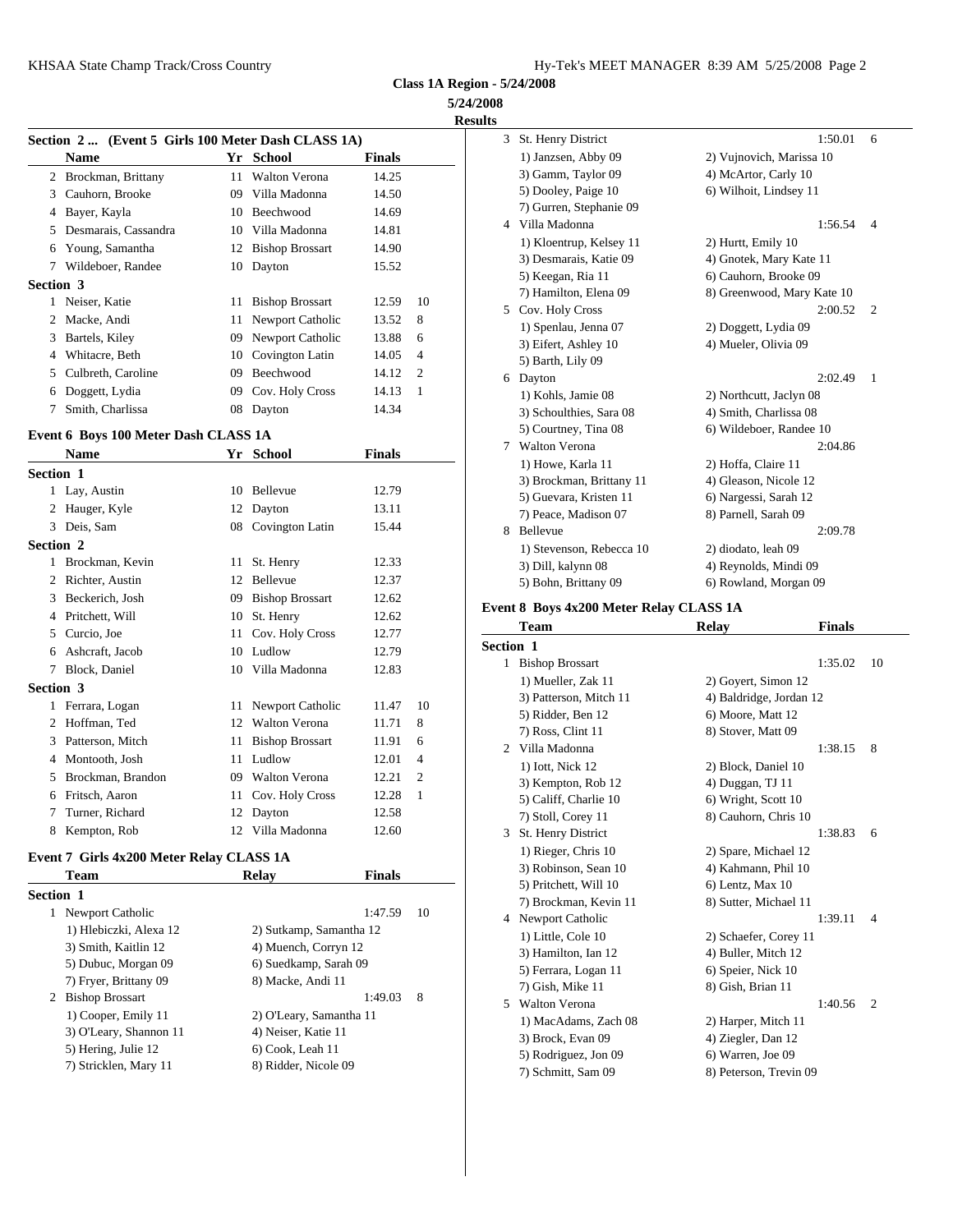| KHSAA State Champ Track/Cross Country | Hy-Tek's MEET MANAGER 8:39 AM 5/25/2008 Page 3 |
|---------------------------------------|------------------------------------------------|
|---------------------------------------|------------------------------------------------|

# **5/24/2008**

**Results**

|           | Section 1  (Event 8 Boys 4x200 Meter Relay CLASS 1A) |    |                         |               |                | Event 11 G                 |
|-----------|------------------------------------------------------|----|-------------------------|---------------|----------------|----------------------------|
|           | Team                                                 |    | <b>Relay</b>            | <b>Finals</b> |                | Tean                       |
|           | 6 Ludlow                                             |    |                         | 1:40.67       | $\mathbf{1}$   |                            |
|           | 1) Montooth, Josh 11                                 |    | 2) Ashcraft, Jacob 10   |               |                | Section 1                  |
|           | 3) Betz, Brett 11                                    |    | 4) Case, Cameron 11     |               |                | 1 Newp                     |
|           | 5) Kleier, Jake 08                                   |    | 6) Hall, Alex 10        |               |                | $1)$ Su                    |
|           | 7) Newman, Larry 11                                  |    | 8) Laws, Jordan 10      |               |                | $3)$ Hle                   |
| 7         | Cov. Holy Cross                                      |    |                         | 1:42.42       |                | 5) Ba                      |
|           | 1) Herald, Brad 11                                   |    | 2) Marsh, Jamie 10      |               |                | 7) Du<br><b>Bisho</b><br>2 |
|           | 3) Curcio, Joe 11                                    |    | 4) Fritsch, Aaron 11    |               |                |                            |
|           | 5) Sketch, Casey 11                                  |    |                         |               |                | $1)$ O'l                   |
|           | Event 9 Girls 1600 Meter Run CLASS 1A                |    |                         |               |                | 3) Rio<br>5) O'I           |
|           | <b>Name</b>                                          |    | Yr School               | <b>Finals</b> |                | 7) Co                      |
|           |                                                      |    |                         |               |                | 3<br>Beech                 |
| Section 1 |                                                      |    |                         |               |                | $1)$ Mi                    |
| 1         | Frigo, Maria                                         | 10 | St. Henry               | 5:24.62       | 10             | $3)$ Cu                    |
| 2         | Rodgers, Lily                                        | 10 | Covington Latin         | 5:24.76       | 8              | 5) Ma                      |
| 3         | Hinken, Kelsey                                       | 10 | St. Henry               | 5:31.87       | 6              | 7) Vit                     |
| 4         | Stoll, Kiley                                         | 09 | Villa Madonna           | 5:35.13       | 4              | St. He<br>4                |
| 5         | Arlinghaus, Celia                                    | 11 | Cov. Holy Cross         | 5:39.21       | $\overline{2}$ | $1)$ Jer                   |
| 6         | Brown, Natalie                                       |    | 08 Walton Verona        | 5:47.46       | 1              | 3) Ga                      |
| 7         | Peace, Madison                                       | 07 | Walton Verona           | 5:55.22       |                | 5) Gu                      |
| 8         | Abner, Alexa                                         | 11 | Newport Catholic        | 6:01.41       |                | $7)$ Hii                   |
| 9         | Stone, Courtney                                      | 09 | Newport Catholic        | 6:01.57       |                | Walto<br>5                 |
| 10        | Redfield, Shannon                                    | 07 | Beechwood               | 6:08.73       |                | 1) Na                      |
| 11        | Barth, Lily                                          | 09 | Cov. Holy Cross         | 6:14.56       |                | 3) Gle                     |
| 12        | Lancaster, Ashley                                    | 09 | Ludlow                  | 6:18.14       |                | $5)$ Pea                   |
| 13        | Brueggen, Alexis                                     | 11 | <b>Bishop Brossart</b>  | 6:25.98       |                | 7) Ho                      |
| 14        | Gaupel, Jennifer                                     | 12 | Ludlow                  | 6:33.50       |                | 6 Villa                    |
| 15        | Zilliox, Alex                                        | 11 | <b>Bishop Brossart</b>  | 6:36.49       |                | $1)$ Kl                    |
| 16        | Specht-Bird, Sarahmarie                              | 09 | Villa Madonna           | 6:52.72       |                | $3)$ De                    |
|           |                                                      |    | $\sim$<br>$\sim$ $\sim$ |               |                | 5) Ke                      |

### **Event 10 Boys 1600 Meter Run CLASS 1A**

|                  | <b>Name</b>        |    | Yr School              | <b>Finals</b> |                | 77 Ca<br>Belley<br>7 |
|------------------|--------------------|----|------------------------|---------------|----------------|----------------------|
| <b>Section 1</b> |                    |    |                        |               |                | $1)$ Bo              |
| 1                | Dooley, Gordy      |    | 12 St. Henry           | 4:28.83       | 10             | $3)$ Sw              |
| 2                | Stoll, Corey       | 11 | Villa Madonna          | 4:32.68       | 8              | 5) Ste               |
| 3                | Whitehead, Michael | 11 | St. Henry              | 4:33.91       | 6              | 8<br>Dayto           |
|                  | Laws, Jordan       | 10 | Ludlow                 | 4:56.42       | $\overline{4}$ | $1)$ Sm              |
| 5                | Gish, Brian        |    | 11 Newport Catholic    | 4:59.27       | $\overline{2}$ | 3) No                |
| 6                | Peterson, Trevin   | 09 | <b>Walton Verona</b>   | 5:00.71       | 1              | 5) Co                |
| 7                | Wolfer, Andy       | 09 | <b>Bishop Brossart</b> | 5:04.07       |                | Event 12 B           |
| 8                | Laber, Ryan        | 09 | Villa Madonna          | 5:04.73       |                | Tean                 |
| 9                | Hemmer, Trey       | 09 | Cov. Holy Cross        | 5:04.78       |                |                      |
| 10               | Couch, Justin      | 11 | Ludlow                 | 5:05.06       |                | Section 1            |
| 11               | Kahmann, Jacob     | 09 | <b>Walton Verona</b>   | 5:19.29       |                | <b>Bisho</b>         |
| 12               | Niemer, Alex       | 11 | Newport Catholic       | 5:21.18       |                | $1)$ Go<br>$3)$ Mu   |
| 13               | Deis, John         | 09 | Covington Latin        | 5:22.43       |                | 5) Mo                |
| 14               | Birkenhauer, Adam  | 10 | <b>Bishop Brossart</b> | 5:26.09       |                | 7) Be                |
| 15               | Meyer, Donald      | 09 | Covington Latin        | 6:01.75       |                | Belley<br>2          |
|                  | 16 Burgin, Kurtis  |    | 10 Dayton              | 6:55.61       |                | 1) Hu                |

| <b>Team</b>              | Relay                    | <b>Finals</b> |                |
|--------------------------|--------------------------|---------------|----------------|
| <b>Section 1</b>         |                          |               |                |
| 1 Newport Catholic       |                          | 52.22         | 10             |
| 1) Suedkamp, Sarah 09    | 2) Macke, Andi 11        |               |                |
| 3) Hlebiczki, Alexa 12   | 4) Muench, Corryn 12     |               |                |
| 5) Bartels, Kiley 09     | 6) Fryer, Brittany 09    |               |                |
| 7) Dubuc, Morgan 09      | 8) Brennan, Shae 10      |               |                |
| 2 Bishop Brossart        |                          | 52.52         | 8              |
| 1) O'Leary, Shannon 11   | 2) Stricklen, Mary 11    |               |                |
| 3) Ridder, Nicole 09     | 4) Neiser, Katie 11      |               |                |
| 5) O'Leary, Samantha 11  | 6) Moss, Kelsey 11       |               |                |
| 7) Cook, Leah 11         | 8) Hering, Julie 12      |               |                |
| 3 Beechwood              |                          | 53.11         | 6              |
| 1) Miniard, Hillary 10   | 2) Carlotta, Chloe 12    |               |                |
| 3) Culbreth, Caroline 09 | 4) Hood, Robin 10        |               |                |
| 5) Matthews, Rebecca 11  | 6) Bayer, Kayla 10       |               |                |
| 7) Vittetoe, Ellie 10    | 8) Schilling, Anna 07    |               |                |
| 4 St. Henry District     |                          | 53.59         | $\overline{4}$ |
| 1) Jenkins, Kammie 10    | 2) Dooley, Paige 10      |               |                |
| 3) Gamm, Taylor 09       | 4) Byrns, Paula 11       |               |                |
| 5) Gurren, Stephanie 09  | 6) Wilhoit, Lindsey 11   |               |                |
| 7) Hinken, Kelsey 10     |                          |               |                |
| 5 Walton Verona          |                          | 53.72         | 2              |
| 1) Nargessi, Sarah 12    | 2) Brockman, Brittany 11 |               |                |
| 3) Gleason, Nicole 12    | 4) Guevara, Kristen 11   |               |                |
| 5) Peace, Madison 07     | 6) Parnell, Sarah 09     |               |                |
| 7) Howe, Karla 11        | 8) Hoffa, Claire 11      |               |                |
| 6 Villa Madonna          |                          | 55.02         | 1              |
| 1) Kloentrup, Kelsey 11  | 2) Hurtt, Emily 10       |               |                |
| 3) Desmarais, Katie 09   | 4) Gnotek, Mary Kate 11  |               |                |
| 5) Keegan, Ria 11        | 6) Hamilton, Elena 09    |               |                |
| 7) Cauhorn, Brooke 09    | 8) Bailey, Christina 12  |               |                |
| 7 Bellevue               |                          | 55.44         |                |
| 1) Bohn, Brittany 09     | 2) Reynolds, Mindi 09    |               |                |
| 3) Swope, Danielle 09    | 4) Slater, Alyse 12      |               |                |
| 5) Stevenson, Rebecca 10 | 6) Rowland, Morgan 09    |               |                |
| 8 Dayton                 |                          | 57.54         |                |
| 1) Smith, Charlissa 08   | 2) Wildeboer, Randee 10  |               |                |
| 3) Northcutt, Jaclyn 08  | 4) Schoulthies, Sara 08  |               |                |
| 5) Courtney, Tina 08     | 6) Kohls, Jamie 08       |               |                |

# **Event 12 Boys 4x100 Meter Relay CLASS 1A**

|                  | Team                       | Relay                   | <b>Finals</b> |    |
|------------------|----------------------------|-------------------------|---------------|----|
| <b>Section 1</b> |                            |                         |               |    |
|                  | <b>Bishop Brossart</b>     |                         | 45.45         | 10 |
|                  | 1) Goyert, Simon 12        | 2) Ridder, Ben 12       |               |    |
|                  | 3) Mueller, Zak 11         | 4) Patterson, Mitch 11  |               |    |
|                  | 5) Moore, Matt 12          | $6$ ) Ross, Clint 11    |               |    |
|                  | 7) Beckerich, Josh 09      | 8) Baldridge, Jordan 12 |               |    |
|                  | 2 Bellevue                 |                         | 46.96         | 8  |
|                  | 1) Huninghake, Derek 11    | 2) Brock, Rodney 10     |               |    |
|                  | 3) Richter, Austin 12      | 4) Lay, Austin 10       |               |    |
|                  | 5) Bagialtsalief, Bruno 12 |                         |               |    |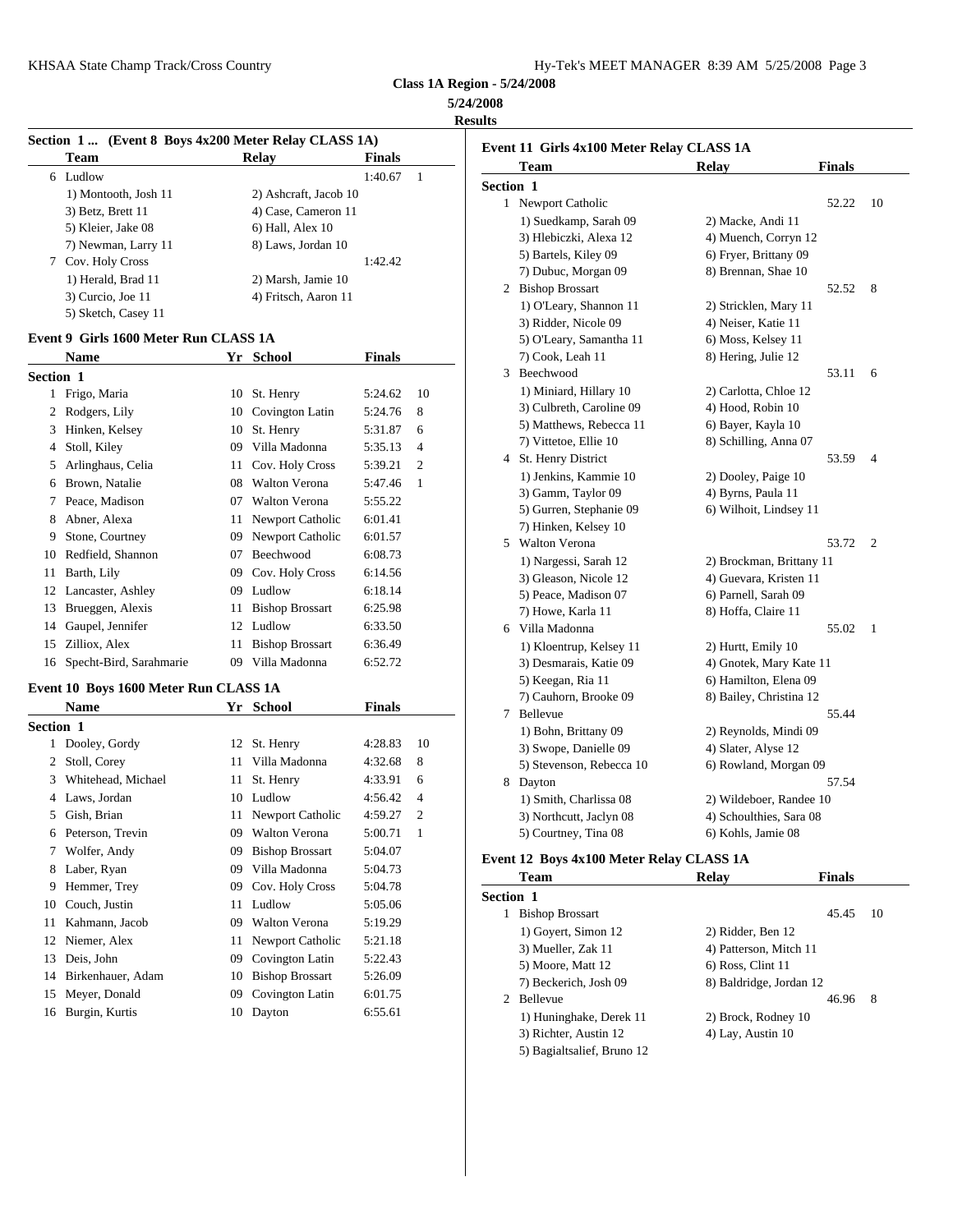**5/24/2008**

|    | Section 1 (Event 12 Boys 4x100 Meter Relay CLASS 1A) |                        |               |                | Section 2              |
|----|------------------------------------------------------|------------------------|---------------|----------------|------------------------|
|    | Team                                                 | <b>Relay</b>           | <b>Finals</b> |                | Bald<br>1              |
| 3  | St. Henry District                                   |                        | 47.21         | 6              | Bull<br>$\overline{c}$ |
|    | 1) Rieger, Chris 10                                  | 2) Spare, Michael 12   |               |                | Wel<br>3               |
|    | 3) Robinson, Sean 10                                 | 4) Brockman, Kevin 11  |               |                | McC<br>4               |
|    | 5) Kahmann, Phil 10                                  | 6) Pritchett, Will 10  |               |                | Kah<br>5               |
|    | 7) Lentz, Max 10                                     | 8) Waymeyer, Jordan 11 |               |                | Case                   |
|    | 4 Walton Verona                                      |                        | 48.79         | $\overline{4}$ | Littl                  |
|    | 1) MacAdams, Zach 08                                 | 2) Rodriguez, Jon 09   |               |                | Hall<br>8              |
|    | 3) Brock, Evan 09                                    | 4) Ziegler, Dan 12     |               |                |                        |
|    | 5) Warren, Joe 09                                    | 6) Schmitt, Sam 09     |               |                | Event 15               |
|    | 7) Peterson, Trevin 09                               | 8) Harper, Mitch 11    |               |                | Nan                    |
| 5. | Newport Catholic                                     |                        | 49.05         | $\overline{2}$ | Section 1              |
|    | 1) Froendhoff, Michael 09                            | 2) Schaefer, Corey 11  |               |                | Britt<br>1             |
|    | 3) Speier, Nick 10                                   | 4) Hamilton, Ian 12    |               |                | Tren                   |
|    | 5) Gish, Mike 11                                     | 6) Ferrara, Logan 11   |               |                | Helf<br>3              |
|    | 7) Buller, Mitch 12                                  | 8) Little, Cole 10     |               |                | Section 2              |
| 6  | Cov. Holy Cross                                      |                        | 49.41         | $\mathbf{1}$   | Swo<br>$\mathbf{1}$    |
|    | 1) Sketch, Casey 11                                  | 2) Fritsch, Aaron 11   |               |                | Mor<br>$\overline{c}$  |
|    | 3) Curcio, Joe 11                                    | 4) Herald, Brad 11     |               |                | Wor<br>3               |
|    | 5) Wood, Mitchell 09                                 | 6) Marsh, Jamie 10     |               |                | Mill<br>4              |
|    | 7) Gripshover, Jesse 10                              | 8) Cornet, Ryan 09     |               |                | Section 3              |
| 7  | Dayton                                               |                        | 49.43         |                | Luss<br>1              |
|    | 1) Gross, Jordon 10                                  | 2) Hauger, Kyle 12     |               |                | Hleb<br>$\overline{c}$ |
|    | 3) Schoulthies, Abe 10                               | 4) Turner, Richard 12  |               |                | Mue                    |
|    | 5) Trent, Jimmy 12                                   | 6) Burgin, Kurtis 10   |               |                | Doo<br>4               |
| 8  | Covington Latin                                      |                        | 58.52         |                |                        |
|    | 1) Lee, Alex 10                                      | 2) Kalin, Christian 10 |               |                | 5<br>Cool              |
|    | 3) Kroger, Mak 10                                    | 4) Deis, Sam 08        |               |                | Vujr<br>6              |
|    | 5) Deis, John 09                                     | 6) Powers, Sam 10      |               |                | Koh                    |

#### **Event 13 Girls 400 Meter Dash CLASS 1A**

|                  | <b>Name</b>         | Yr | <b>School</b>          | <b>Finals</b> |                |                | Nam              |
|------------------|---------------------|----|------------------------|---------------|----------------|----------------|------------------|
| <b>Section 2</b> |                     |    |                        |               |                | Section 1      |                  |
|                  | 1 Kloentrup, Kelsey |    | 11 Villa Madonna       | 1:09.50       |                | 1              | Spare            |
| 2                | Hoffa, Claire       | 11 | <b>Walton Verona</b>   | 1:10.16       |                | $\mathfrak{D}$ | Froen            |
|                  | 3 Lyon, Morgan      | 10 | Ludlow                 | 1:10.63       |                | 3              | Powe             |
| 4                | Landwehr, Sarah     |    | 11 Bishop Brossart     | 1:11.82       |                | 4              | Gross            |
| 5.               | Squires, Jordan     |    | 11 Ludlow              | 1:14.29       |                | 5              | Baker            |
| 6                | Stevenson, Rebecca  |    | 10 Bellevue            | 1:18.98       |                | 6              | Stalna           |
| <b>Section 3</b> |                     |    |                        |               |                | Section 2      |                  |
| 1                | Janzsen, Abby       | 09 | St. Henry              | 58.98         | 10             |                | Ridde            |
| 2                | Smith, Kaitlin      |    | 12 Newport Catholic    | 59.79         | 8              | 2              | Hunir            |
| 3                | Sutkamp, Samantha   |    | 12 Newport Catholic    | 1:00.68       | 6              | 3              | Ross,            |
| 4                | McArtor, Carly      | 10 | St. Henry              | 1:00.70       | $\overline{4}$ | 4              | Sutter           |
| 5                | Cooper, Emily       | 11 | <b>Bishop Brossart</b> | 1:01.82       | $\overline{2}$ | 5              | MacA             |
| 6                | Keegan, Ria         | 11 | Villa Madonna          | 1:03.22       | $\mathbf{1}$   | 6              | McCu             |
| 7                | Lussi, Olivia       |    | 11 Walton Verona       | 1:04.85       |                |                | Iott, N          |
|                  | Spenlau, Jenna      |    | 07 Cov. Holy Cross     | 1:08.18       |                | 8              | Speie            |
|                  |                     |    |                        |               |                | $\mathbf{m}$   | $\sim$ 15 $\sim$ |

# **Event 14 Boys 400 Meter Dash CLASS 1A**

|         | <b>Name</b>    | Yr | School               | <b>Finals</b> |                |
|---------|----------------|----|----------------------|---------------|----------------|
| Section |                |    |                      |               | <b>Section</b> |
|         | Lentz, Max     |    | 10 St. Henry         | 57.84         |                |
|         | 2 Schmitt, Sam | 09 | <b>Walton Verona</b> | 1:00.28       |                |
| 3.      | Wright, Scott  |    | Villa Madonna        | 1:00.83       |                |

| <b>Results</b>   |                                               |    |                                |               |                |
|------------------|-----------------------------------------------|----|--------------------------------|---------------|----------------|
| Section 2        |                                               |    |                                |               |                |
|                  | 1 Baldridge, Jordan                           |    | 12 Bishop Brossart             | 53.37         | 10             |
|                  | 2 Buller, Mitch                               |    | 12 Newport Catholic            | 53.67         | 8              |
|                  | 3 Welte, Cody                                 |    | 11 Walton Verona               | 53.81         | 6              |
|                  | 4 McGrath, Kacy                               |    | 11 Bishop Brossart             | 55.71         | $\overline{4}$ |
|                  | 5 Kahmann, Phil                               |    | 10 St. Henry                   | 56.12         | 2              |
|                  | 6 Case, Cameron                               |    | 11 Ludlow                      | 56.22         | 1              |
|                  | 7 Little, Cole                                |    | 10 Newport Catholic            | 56.59         |                |
|                  | 8 Hall, Alex                                  |    | 10 Ludlow                      | 1:02.22       |                |
|                  | Event 15 Girls 300 Meter Hurdles CLASS 1A     |    |                                |               |                |
|                  | <b>Name</b>                                   |    | Yr School                      | Finals        |                |
| <b>Section 1</b> |                                               |    |                                |               |                |
|                  | 1 Britt, Felicity                             |    | 09 Bishop Brossart             | 58.37         |                |
|                  | 2 Trenkamp, Michelle                          |    | 12 Ludlow                      | 1:02.61       |                |
|                  | 3 Helfrich, Alicia                            |    | 08 Villa Madonna               | 1:03.06       |                |
| Section 2        |                                               |    |                                |               |                |
|                  | 1 Swope, Danielle                             |    | 09 Bellevue                    | 54.74         |                |
|                  | 2 Morrison, Liz                               |    | 10 Covington Latin             | 56.11         |                |
|                  | 3 Worden, Rachel                              |    | 11 Villa Madonna               | 1:00.26       |                |
|                  | 4 Miller, Erin                                |    | 10 Ludlow                      | 1:01.65       |                |
| Section 3        |                                               |    |                                |               |                |
|                  | 1 Lussi, Gretchen                             |    | 11 Walton Verona               | 49.13         | 10             |
|                  | 2 Hlebiczki, Alexa                            |    | 12 Newport Catholic            | 49.26         | 8              |
|                  | 3 Muench, Corryn                              |    | 12 Newport Catholic            | 49.34         | 6              |
|                  | 4 Dooley, Paige                               |    | 10 St. Henry                   | 49.94         | $\overline{4}$ |
|                  | 5 Cook, Leah                                  |    | 11 Bishop Brossart             | 51.24         | 2              |
|                  | 6 Vujnovich, Marissa                          |    | 10 St. Henry                   | 51.49         | 1              |
|                  | 7 Kohls, Jamie                                |    | 08 Dayton                      | 54.80         |                |
|                  | Event 16 Boys 300 Meter Hurdles CLASS 1A      |    |                                |               |                |
|                  | <b>Name</b>                                   |    | Yr School                      | <b>Finals</b> |                |
| <b>Section 1</b> |                                               |    |                                |               |                |
|                  | 1 Spare, Michael                              |    | 12 St. Henry                   | 45.63         | 1              |
|                  | 2 Froendhoff, Michael                         |    | 09 Newport Catholic            | 47.13         |                |
|                  | 3 Powers, Sam                                 |    | 10 Covington Latin             | 47.38         |                |
|                  | 4 Gross, Jordon                               |    | 10 Dayton                      | 50.38         |                |
|                  | 5 Baker, Matt                                 |    | 12 Ludlow                      | 52.71         |                |
|                  | 6 Stalnaker, Bryan                            |    | 11 Walton Verona               | 53.84         |                |
|                  |                                               |    |                                |               |                |
|                  |                                               |    |                                |               |                |
| Section 2        |                                               |    |                                | 41.60         | 10             |
|                  | 1 Ridder, Ben                                 | 11 | 12 Bishop Brossart<br>Bellevue | 41.81         | 8              |
|                  | 2 Huninghake, Derek<br>3 Ross, Clint          |    |                                | 44.19         | 6              |
|                  |                                               |    | 11 Bishop Brossart             |               | 4              |
|                  | 4 Sutter, Michael                             |    | 11 St. Henry                   | 44.33         |                |
|                  | 5 MacAdams, Zach                              |    | 08 Walton Verona               | 45.03         | 2              |
|                  | 6 McCulley, Chris                             |    | 11 Bellevue                    | 45.72         |                |
| 7                | Iott, Nick                                    |    | 12 Villa Madonna               | 45.98         |                |
|                  | 8 Speier, Nick                                |    | 10 Newport Catholic            | 47.38         |                |
|                  | Event 17 Girls 800 Meter Run CLASS 1A<br>Name |    | Yr School                      | <b>Finals</b> |                |

| ecuon 1          |                     |           |                 |
|------------------|---------------------|-----------|-----------------|
| 1 Freppon, Kaela | 11 Newport Catholic | 2:25.22   | $\overline{10}$ |
| 2 Rodgers, Lily  | 10 Covington Latin  | 2:27.46 8 |                 |
| 3 Eifert, Ashley | 10 Cov. Holy Cross  | 2:30.61   | - 6             |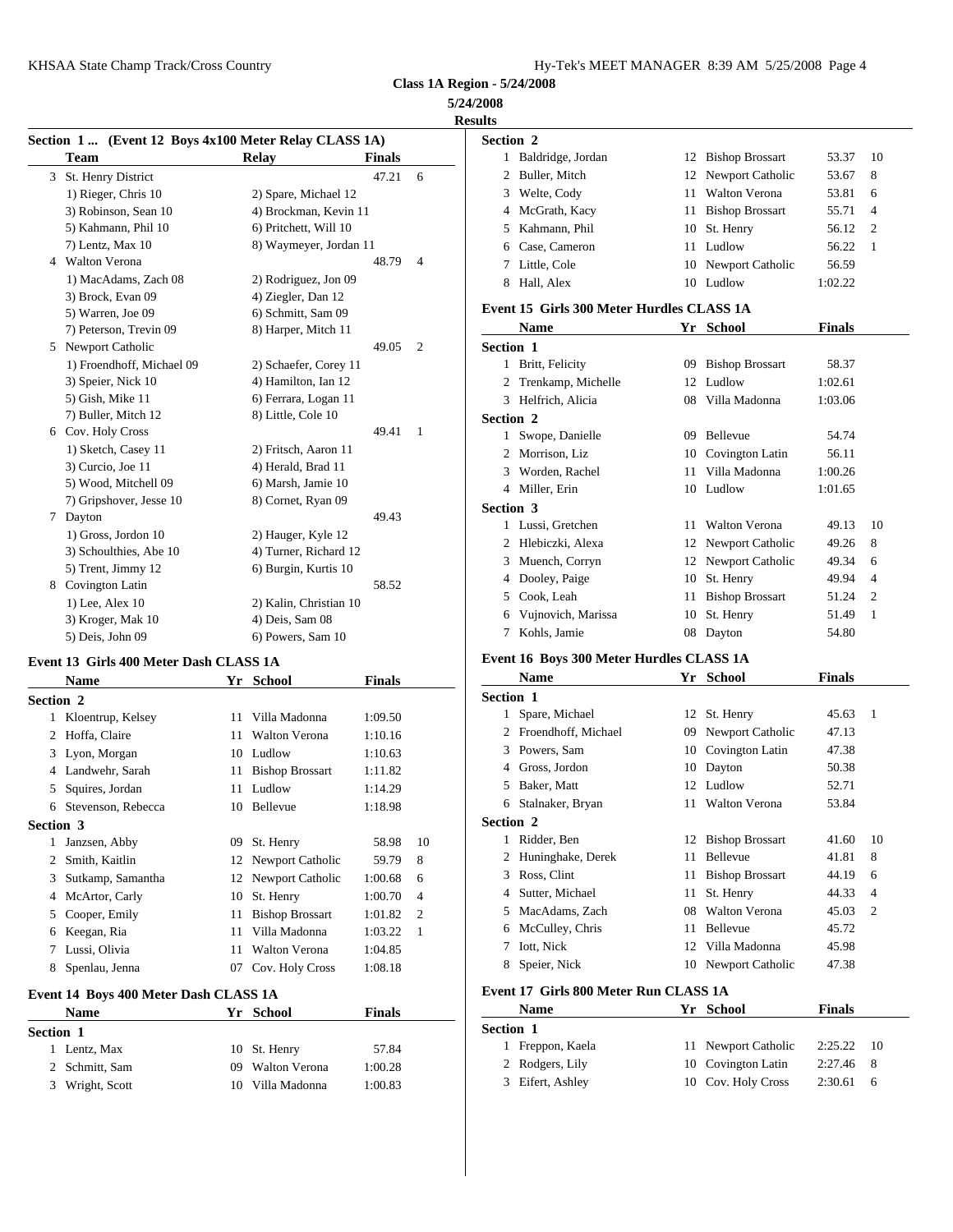| 1y-Tek's MEET MANAGER 8:39 AM 5/25/2008 Page 5 |  |  |  |
|------------------------------------------------|--|--|--|
|------------------------------------------------|--|--|--|

008<br><sup>140</sup>

|                                                                   |                                     |                    |                     | <b>Results</b>                         |                                    |                |                |
|-------------------------------------------------------------------|-------------------------------------|--------------------|---------------------|----------------------------------------|------------------------------------|----------------|----------------|
| Section 1  (Event 17 Girls 800 Meter Run CLASS 1A)<br><b>Name</b> | Yr School                           | <b>Finals</b>      |                     | 6 McArtor, Carly<br>7 Mueler, Olivia   | 10 St. Henry<br>09 Cov. Holy Cross | 28.33<br>29.82 | - 1            |
| 4 Wilhoit, Lindsey                                                | 11 St. Henry                        | 2:32.35            | $\overline{4}$      |                                        |                                    |                |                |
| 5 Ulanowski, Briana                                               | 11 St. Henry                        | 2:32.71            | 2                   | Event 20 Boys 200 Meter Dash CLASS 1A  |                                    |                |                |
| 6 Miller, Sarah                                                   | 11 Villa Madonna                    | 2:33.03            | - 1                 | Name                                   | Yr School                          | <b>Finals</b>  |                |
| 7 Stoll, Kiley                                                    | 09 Villa Madonna                    | 2:36.39            |                     | Section 2                              |                                    |                |                |
| 8 Schwarber, Amy                                                  | 10 Newport Catholic                 | 2:38.34            |                     | 1 Kempton, Rob                         | 12 Villa Madonna                   | 24.82 2        |                |
| 9 Redfield, Shannon                                               | 07 Beechwood                        | 2:44.79            |                     | 2 Robinson, Sean                       | 10 St. Henry                       | 24.95          |                |
| 10 Brueggen, Alexis                                               | 11 Bishop Brossart                  | 2:48.73            |                     | 3 Richter, Austin                      | 12 Bellevue                        | 25.15          |                |
| 11 Lancaster, Ashley                                              | 09 Ludlow                           | 2:55.77            |                     | 4 Moore, Matt                          | 12 Bishop Brossart                 | 25.41          |                |
| 12 Geiger, Julie                                                  | 11 Bishop Brossart                  | 2:57.12            |                     | 5 Curcio, Joe                          | 11 Cov. Holy Cross                 | 25.79          |                |
| 13 Ingram, Brittney                                               | 09 Covington Latin                  | 3:09.72            |                     | 6 Ashcraft, Jacob                      | 10 Ludlow                          | 26.85          |                |
|                                                                   |                                     |                    |                     | 7 Hauger, Kyle                         | 12 Dayton                          | 26.96          |                |
| Event 18 Boys 800 Meter Run CLASS 1A                              |                                     |                    |                     | Section 3                              |                                    |                |                |
| <b>Name</b>                                                       | Yr School                           | <b>Finals</b>      |                     | 1 Ridder, Ben                          | 12 Bishop Brossart                 | 23.52          | -10            |
| Section 1                                                         |                                     |                    |                     | 2 Hoffman, Ted                         | 12 Walton Verona                   | 24.12          | 8              |
| 1 Sketch, Casey                                                   | 11 Cov. Holy Cross                  | $2:15.30 \quad 1$  |                     | 3 Brockman, Brandon                    | 09 Walton Verona                   | 24.27          | -6             |
| 2 Marsh, Jamie                                                    | 10 Cov. Holy Cross                  | 2:18.91            |                     | 4 Montooth, Josh                       | 11 Ludlow                          | 24.59          | $\overline{4}$ |
| 3 Newman, Larry                                                   | 11 Ludlow                           | 2:19.14            |                     | 5 Fritsch, Aaron                       | 11 Cov. Holy Cross                 | 24.83          | $\overline{1}$ |
| 4 Schoulthies, Abe                                                | 10 Dayton                           | 2:25.47            |                     | 6 Brock, Rodney                        | 10 Bellevue                        | 24.91          |                |
| 5 Niemer, Alex                                                    | 11 Newport Catholic                 | 2:28.64            |                     | 7 Rieger, Chris                        | 10 St. Henry                       | 24.91          |                |
| 6 Oien, Garrett                                                   | 08 Covington Latin                  | 2:28.92            |                     | --- Ferrara, Logan                     | 11 Newport Catholic                | DQ.            |                |
| 7 Kalin, Christian                                                | 10 Covington Latin                  | 2:41.27            |                     | Event 21 Girls 3200 Meter Run CLASS 1A |                                    |                |                |
| Section 2<br>1 Stoll, Corey                                       | 11 Villa Madonna                    | 2:03.36            | -10                 | <b>Name</b>                            | Yr School                          | <b>Finals</b>  |                |
|                                                                   |                                     |                    |                     | Section 1                              |                                    |                |                |
| 2 Cherry, Jacob<br>3 Robinson, Michael                            | 12 St. Henry                        | 2:05.21            | 8                   | 1 Frigo, Maria                         | 10 St. Henry                       | 11:47.43       | -10            |
| 4 Bagialtsalief, Bruno                                            | 12 St. Henry<br>12 Bellevue         | 2:06.47<br>2:07.64 | 6<br>$\overline{4}$ | 2 Arlinghaus, Celia                    | 11 Cov. Holy Cross                 | 12:02.94       | 8              |
| 5 Enzweiler, Eric                                                 | 10 Bishop Brossart                  | 2:11.60            | 2                   | 3 Rodgers, Lily                        | 10 Covington Latin                 | 12:11.12       | -6             |
| 6 Palmer, Evan                                                    | 11 Walton Verona                    | 2:15.44            |                     | 4 Hinken, Kelsey                       | 10 St. Henry                       | 12:19.52       | $\overline{4}$ |
| 7 Rebholz, Mark                                                   | 12 Bishop Brossart                  | 2:15.52            |                     | 5 Miller, Katie                        | 08 Villa Madonna                   | 12:40.45       | 2              |
| 8 Califf, Charlie                                                 | 10 Villa Madonna                    | 2:20.05            |                     | 6 Peace, Madison                       | 07 Walton Verona                   | 12:56.39       | - 1            |
| 9 Peterson, Trevin                                                | 09 Walton Verona                    | 2:21.81            |                     | 7 Schilling, Christine                 | 12 Bishop Brossart                 | 13:04.97       |                |
|                                                                   |                                     |                    |                     | 8 Parnell, Sarah                       | 09 Walton Verona                   | 13:47.01       |                |
| Event 19 Girls 200 Meter Dash CLASS 1A                            |                                     |                    |                     | Schuman, Maria<br>9                    | 11 Newport Catholic                | 13:48.78       |                |
|                                                                   | Yr School                           | <b>Finals</b>      |                     | 10 Osterhage, Courtney                 | 11 Bishop Brossart                 | 14:17.76       |                |
| <b>Name</b>                                                       |                                     |                    |                     | 11 Barth, Lily                         | 09 Cov. Holy Cross                 | 14:21.13       |                |
| Section 1                                                         |                                     |                    |                     | 12 Abner, Alexa                        |                                    | 14:59.47       |                |
| 1 Jones, Victoria                                                 | 12 Ludlow                           | 30.72              |                     |                                        | 11 Newport Catholic                |                |                |
| 2 Stevenson, Rebecca                                              | 10 Bellevue                         | 31.17              |                     | Event 22 Boys 3200 Meter Run CLASS 1A  |                                    |                |                |
| 3 Dill, kalynn                                                    | 08 Bellevue                         | 33.62              |                     | Name                                   | Yr School                          | <b>Finals</b>  |                |
| Section 2                                                         |                                     |                    |                     | Section 1                              |                                    |                |                |
| 1 Gnotek, Mary Kate                                               | 11 Villa Madonna                    | 28.50              |                     | 1 Dooley, Gordy                        | 12 St. Henry                       | 9:54.01        | -10            |
| 2 Brockman, Brittany                                              | 11 Walton Verona                    | 29.49              |                     | 2 Whitehead, Michael                   | 11 St. Henry                       | 10:04.76       | - 8            |
| 3 Doggett, Lydia                                                  | 09 Cov. Holy Cross                  | 29.50              |                     | 3 McIntyre, Justin                     | 12 Walton Verona                   | 10:12.46       | - 6            |
| 4 Kloentrup, Kelsey                                               | 11 Villa Madonna                    | 30.00              |                     | 4 Miller, Pete                         | 10 Villa Madonna                   | 10:14.71       | $\overline{4}$ |
| 5 Ridder, Nicole                                                  | 09 Bishop Brossart                  | 30.17              |                     | 5 Smith, Jake                          | 12 Covington Latin                 | 10:19.13       | -2             |
| 6 Bayer, Kayla                                                    | 10 Beechwood                        | 30.20              |                     | 6 Haire, Justin                        | 11 Bishop Brossart                 | 10:30.43       | -1             |
| 7 Lyon, Morgan                                                    | 10 Ludlow                           | 30.37              |                     | 7 Couch, Justin                        | 11 Ludlow                          | 10:34.43       |                |
| 8 Morrison, Liz                                                   | 10 Covington Latin                  | 31.40              |                     | 8 Holtkamp, Zach                       | 09 Bishop Brossart                 | 10:49.27       |                |
|                                                                   |                                     |                    |                     | 9 Laber, Ryan                          | 09 Villa Madonna                   | 11:03.86       |                |
| 1 Neiser, Katie                                                   | 11 Bishop Brossart                  | 25.90              | 10                  | 10 Hemmer, Trey                        | 09 Cov. Holy Cross                 | 11:04.77       |                |
| Section 3<br>2 Janzsen, Abby                                      | 09 St. Henry                        | 27.04              | 8                   | 11 Gish, Brian                         | 11 Newport Catholic                | 11:21.32       |                |
| 3 Hlebiczki, Alexa                                                | 12 Newport Catholic                 | 27.24              | 6                   | 12 Campbell, Shane                     | 11 Walton Verona                   | 11:22.86       |                |
| 4 Smith, Kaitlin<br>5 Hood, Robin                                 | 12 Newport Catholic<br>10 Beechwood | 27.31<br>27.81 2   | $\overline{4}$      | 13 Shea, Kyle                          | 10 Ludlow                          | 11:32.15       |                |

| Results   |                                        |    |                        |               |    |
|-----------|----------------------------------------|----|------------------------|---------------|----|
|           | 6 McArtor, Carly                       |    | 10 St. Henry           | 28.33         | 1  |
|           | 7 Mueler, Olivia                       |    | 09 Cov. Holy Cross     | 29.82         |    |
|           | Event 20 Boys 200 Meter Dash CLASS 1A  |    |                        |               |    |
|           | <b>Name</b>                            |    | Yr School              | <b>Finals</b> |    |
| Section 2 |                                        |    |                        |               |    |
|           | 1 Kempton, Rob                         |    | 12 Villa Madonna       | 24.82         | 2  |
|           | 2 Robinson, Sean                       |    | 10 St. Henry           | 24.95         |    |
|           | 3 Richter, Austin                      |    | 12 Bellevue            | 25.15         |    |
|           | 4 Moore, Matt                          |    | 12 Bishop Brossart     | 25.41         |    |
|           | 5 Curcio, Joe                          |    | 11 Cov. Holy Cross     | 25.79         |    |
|           | 6 Ashcraft, Jacob                      |    | 10 Ludlow              | 26.85         |    |
|           | 7 Hauger, Kyle                         |    | 12 Dayton              | 26.96         |    |
| Section 3 |                                        |    |                        |               |    |
|           | 1 Ridder, Ben                          |    | 12 Bishop Brossart     | 23.52         | 10 |
|           | 2 Hoffman, Ted                         |    | 12 Walton Verona       | 24.12         | 8  |
|           | 3 Brockman, Brandon                    |    | 09 Walton Verona       | 24.27         | 6  |
|           | 4 Montooth, Josh                       |    | 11 Ludlow              | 24.59         | 4  |
|           | 5 Fritsch, Aaron                       |    | 11 Cov. Holy Cross     | 24.83         | 1  |
|           | 6 Brock, Rodney                        |    | 10 Bellevue            | 24.91         |    |
|           | 7 Rieger, Chris                        |    | 10 St. Henry           | 24.91         |    |
| ---       | Ferrara, Logan                         |    | 11 Newport Catholic    | DQ            |    |
|           | Event 21 Girls 3200 Meter Run CLASS 1A |    |                        |               |    |
|           | <b>Name</b>                            |    | Yr School              | <b>Finals</b> |    |
| Section 1 |                                        |    |                        |               |    |
|           | 1 Frigo, Maria                         |    | 10 St. Henry           | 11:47.43      | 10 |
|           | 2 Arlinghaus, Celia                    |    | 11 Cov. Holy Cross     | 12:02.94      | 8  |
|           | 3 Rodgers, Lily                        |    | 10 Covington Latin     | 12:11.12      | 6  |
|           | 4 Hinken, Kelsey                       |    | 10 St. Henry           | 12:19.52      | 4  |
|           | 5 Miller, Katie                        |    | 08 Villa Madonna       | 12:40.45      | 2  |
|           | 6 Peace, Madison                       |    | 07 Walton Verona       | 12:56.39      | 1  |
|           | 7 Schilling, Christine                 |    | 12 Bishop Brossart     | 13:04.97      |    |
|           | 8 Parnell, Sarah                       |    | 09 Walton Verona       | 13:47.01      |    |
| 9         | Schuman, Maria                         |    | 11 Newport Catholic    | 13:48.78      |    |
|           | 10 Osterhage, Courtney                 |    | 11 Bishop Brossart     | 14:17.76      |    |
|           | 11 Barth, Lily                         |    | 09 Cov. Holy Cross     | 14:21.13      |    |
|           | 12 Abner, Alexa                        |    | 11 Newport Catholic    | 14:59.47      |    |
|           | Event 22 Boys 3200 Meter Run CLASS 1A  |    |                        |               |    |
|           | Name                                   |    | Yr School              | <b>Finals</b> |    |
| Section 1 |                                        |    |                        |               |    |
|           | 1 Dooley, Gordy                        | 12 | St. Henry              | 9:54.01       | 10 |
| 2         | Whitehead, Michael                     | 11 | St. Henry              | 10:04.76      | 8  |
| 3         | McIntyre, Justin                       | 12 | Walton Verona          | 10:12.46      | 6  |
| 4         | Miller, Pete                           | 10 | Villa Madonna          | 10:14.71      | 4  |
| 5         | Smith, Jake                            | 12 | Covington Latin        | 10:19.13      | 2  |
| 6         | Haire, Justin                          | 11 | <b>Bishop Brossart</b> | 10:30.43      | 1  |
| 7         | Couch, Justin                          | 11 | Ludlow                 | 10:34.43      |    |
| 8         | Holtkamp, Zach                         | 09 | <b>Bishop Brossart</b> | 10:49.27      |    |
| 9         | Laber, Ryan                            | 09 | Villa Madonna          | 11:03.86      |    |
| 10        | Hemmer, Trey                           | 09 | Cov. Holy Cross        | 11:04.77      |    |
| 11        | Gish, Brian                            | 11 | Newport Catholic       | 11:21.32      |    |
| 12        | Campbell, Shane                        | 11 | Walton Verona          | 11:22.86      |    |
| 13        | Shea, Kyle                             | 10 | Ludlow                 | 11:32.15      |    |
| 14        | Chandler, Jesse                        | 10 | Newport Catholic       | 12:06.83      |    |
|           |                                        |    |                        |               |    |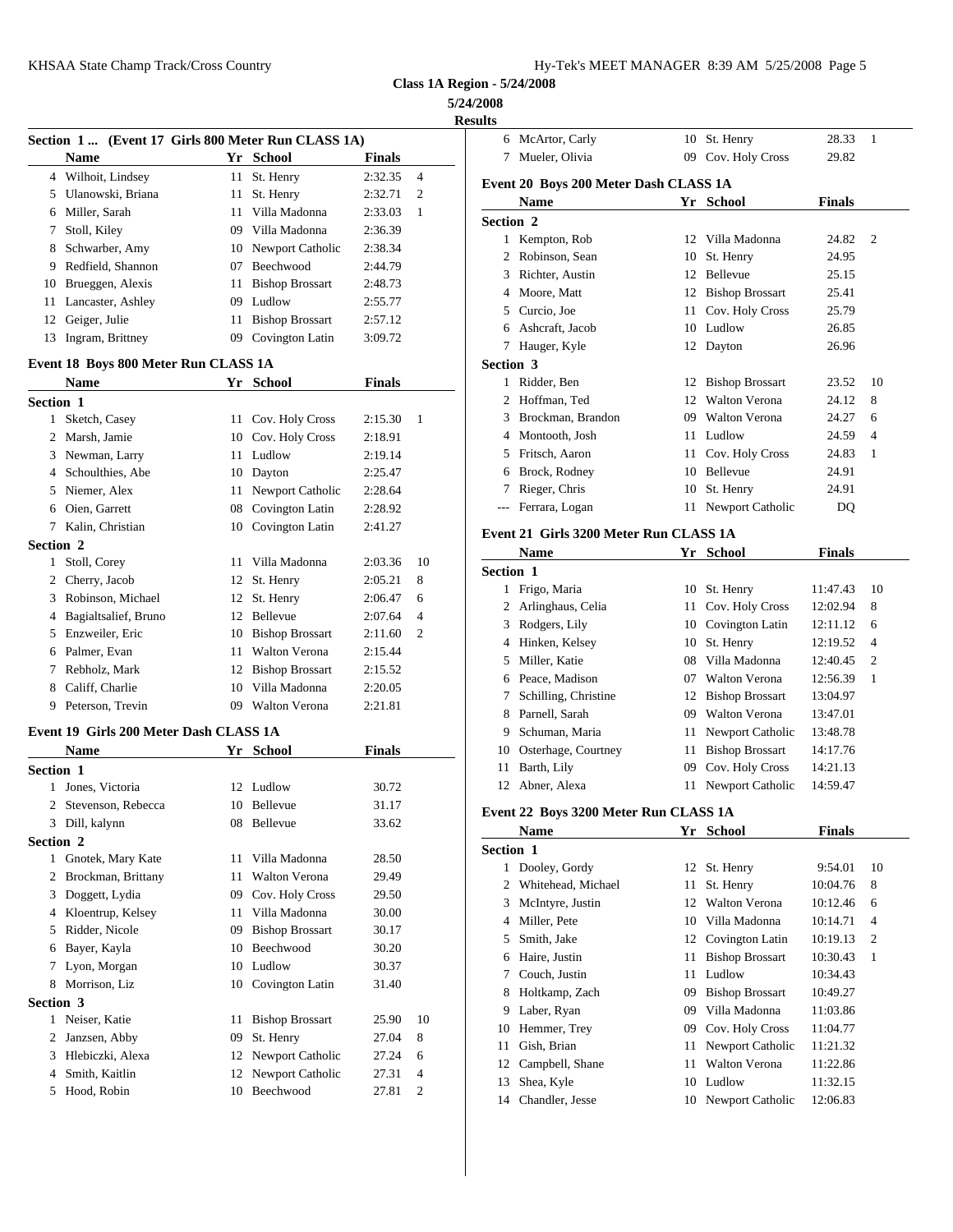KHSAA State Champ Track/Cross Country Hy-Tek's Manager and Text Manager 8:39 AM 572-30 AM 572-2008 Page 6:39 AM 5725-2008 Page 6:39 AM 5725-2008 Page 6:39 AM 5725-2008 Page 6:39 AM 5725-2008 Page 6:39 AM 5725-2008 Page 6:3

| Hy-Tek's MEET MANAGER 8:39 AM 5/25/2008 Page 6 |  |  |  |
|------------------------------------------------|--|--|--|
|------------------------------------------------|--|--|--|

**Class 1A Region - 5/24/2008**

# **5/24/2008**

# **Results**

|           | Event 23 Girls 4x400 Meter Relay CLASS 1A |                            |               |              |            | <b>Event 24 Boys 4x400 M</b> |
|-----------|-------------------------------------------|----------------------------|---------------|--------------|------------|------------------------------|
|           | Team                                      | Relay                      | <b>Finals</b> |              |            | <b>Team</b>                  |
| Section 1 |                                           |                            |               |              | Section 1  |                              |
|           | 1 Dayton                                  |                            | 4:49.62       |              |            | 1 Bishop Brossart            |
|           | 1) Smith, Charlissa 08                    | 2) Kohls, Jamie 08         |               |              |            | 1) Patterson, Mitch          |
|           | 3) Northcutt, Jaclyn 08                   | 4) Schoulthies, Sara 08    |               |              |            | 3) McGrath, Kacy             |
|           | 5) Courtney, Tina 08                      | 6) Wildeboer, Randee 10    |               |              |            | 5) Ridder, Ben 12            |
|           | 7) Brooks, Stephanie 12                   |                            |               |              |            | 7) Ostendorf, Brad           |
|           | 2 Ludlow                                  |                            | 4:52.33       |              |            | 2 St. Henry District         |
|           | 1) Lyon, Morgan 10                        | 2) Squires, Jordan 11      |               |              |            | 1) Spare, Michael            |
|           | 3) Miller, Erin 10                        | 4) Troehler, Olivia 08     |               |              |            | 3) Robinson, Mich            |
|           | 5) Lancaster, Ashley 09                   | 6) Trenkamp, Michelle 12   |               |              |            | 5) Rieger, Chris 10          |
|           | 7) Gaupel, Jennifer 12                    | 8) Jones, Victoria 12      |               |              |            | 7) Dooley, Gordy             |
|           | 3 Bellevue                                |                            | 4:55.35       |              |            | 3 Walton Verona              |
|           | 1) Bohn, Brittany 09                      | 2) Reynolds, Mindi 09      |               |              |            | 1) Brockman, Brar            |
|           | 3) Swope, Danielle 09                     | 4) Stevenson, Rebecca 10   |               |              |            | 3) Welte, Cody 11            |
|           | 5) Rowland, Morgan 09                     |                            |               |              |            | 5) Peterson, Trevir          |
| Section 2 |                                           |                            |               |              |            | 7) MacAdams, Zac             |
|           | 1 Newport Catholic                        |                            | 4:05.37       | 10           |            | 4 Newport Catholic           |
|           | 1) Freppon, Kaela 11                      | 2) Sutkamp, Samantha 12    |               |              |            | 1) Little, Cole 10           |
|           | 3) Smith, Kaitlin 12                      | 4) Muench, Corryn 12       |               |              |            | 3) Hamilton, Ian 12          |
|           | 5) Suedkamp, Sarah 09                     | 6) Fryer, Brittany 09      |               |              |            | 5) Ferrara, Logan 1          |
|           | 7) Macke, Andi 11                         | 8) Hlebiczki, Alexa 12     |               |              |            | 7) Speier, Nick 10           |
|           | 2 St. Henry District                      | 4:09.71<br>8               |               |              | 5 Bellevue |                              |
|           | 1) Wilhoit, Lindsey 11                    | 2) Janzsen, Abby 09        |               |              |            | 1) McCulley, Chri            |
|           | 3) Vujnovich, Marissa 10                  | 4) McArtor, Carly 10       |               |              |            | 3) Bagialtsalief, Br         |
|           | 5) Gamm, Taylor 09                        | 6) Dooley, Paige 10        |               |              |            | 5) Richter, Austin           |
|           | 7) Frigo, Maria 10                        |                            |               |              |            | 6 Villa Madonna              |
|           | 3 Bishop Brossart                         |                            | 4:18.01       | 6            |            | 1) Kempton, Rob 1            |
|           | 1) O'Leary, Shannon 11                    | 2) Stricklen, Mary 11      |               |              |            | 3) Cauhorn, Chris            |
|           | 3) Cook, Leah 11                          | 4) Cooper, Emily 11        |               |              |            | 5) Califf, Charlie 1         |
|           | 5) Hering, Julie 12                       | 6) Neiser, Katie 11        |               |              |            | 7) Duggan, TJ 11             |
|           | 7) O'Leary, Samantha 11                   | 8) Ritter, Stephanie 09    |               |              |            | 7 Ludlow                     |
|           | 4 Villa Madonna                           |                            | 4:18.98       | 4            |            | 1) Kleier, Jake 08           |
|           | 1) Gnotek, Mary Kate 11                   | 2) Keegan, Ria 11          |               |              |            | 3) Laws, Jordan 10           |
|           | 3) Hamilton, Elena 09                     | 4) Miller, Sarah 11        |               |              |            | 5) Montooth, Josh            |
|           | 5) Kloentrup, Kelsey 11                   | 6) Stoll, Kiley 09         |               |              |            | 7) Clark, Taylor 12          |
|           | 7) Miller, Katie 08                       | 8) Greenwood, Mary Kate 10 |               |              |            |                              |
|           | 5 Walton Verona                           |                            | 4:23.97       | 2            |            |                              |
|           | 1) Lussi, Olivia 11                       | 2) Lussi, Gretchen 11      |               |              |            | Women - CL                   |
|           | 3) Guevara, Ashley 10                     | 4) Brown, Natalie 08       |               |              |            | 1) St. Henry Dis             |
|           | 5) Guevara, Kristen 11                    | 6) Peace, Madison 07       |               |              |            | 2) Newport Cen               |
|           | 7) Hoffa, Claire 11                       | 8) Nargessi, Sarah 12      |               |              |            | 3) Bishop Bross              |
|           | 6 Cov. Holy Cross                         |                            | 4:44.05       | $\mathbf{1}$ |            | 4) Walton Vero:              |
|           | 1) Doggett, Lydia 09                      | 2) Eifert, Ashley 10       |               |              |            | 5) Beechwood                 |
|           | 3) Mueler, Olivia 09                      | 4) Spenlau, Jenna 07       |               |              |            | 6) Covington La              |
|           | 5) Barth, Lily 09                         | 6) Arlinghaus, Celia 11    |               |              |            | 7) VIlla Madoni              |
|           |                                           |                            |               |              |            | $\Omega$ Holy Cross (1)      |

| Event 24 Boys 4x400 Meter Relay CLASS 1A |                            |                          |               |    |
|------------------------------------------|----------------------------|--------------------------|---------------|----|
|                                          | <b>Team</b>                | <b>Relay</b>             | <b>Finals</b> |    |
| <b>Section 1</b>                         |                            |                          |               |    |
|                                          | 1 Bishop Brossart          |                          | 3:37.65       | 10 |
|                                          | 1) Patterson, Mitch 11     | 2) Goyert, Simon 12      |               |    |
|                                          | 3) McGrath, Kacy 11        | 4) Baldridge, Jordan 12  |               |    |
|                                          | 5) Ridder, Ben 12          | 6) Ross, Clint 11        |               |    |
|                                          | 7) Ostendorf, Brad 12      | 8) Haire, Justin 11      |               |    |
|                                          | 2 St. Henry District       |                          | 3:40.28       | 8  |
|                                          | 1) Spare, Michael 12       | 2) Sutter, Michael 11    |               |    |
|                                          | 3) Robinson, Michael 12    | 4) Cherry, Jacob 12      |               |    |
|                                          | 5) Rieger, Chris 10        | 6) Whitehead, Michael 11 |               |    |
|                                          | 7) Dooley, Gordy 12        | 8) Emerson, Ross 10      |               |    |
|                                          | 3 Walton Verona            |                          | 3:41.41       | 6  |
|                                          | 1) Brockman, Brandon 09    | 2) Palmer, Evan 11       |               |    |
|                                          | 3) Welte, Cody 11          | 4) Harper, Mitch 11      |               |    |
|                                          | 5) Peterson, Trevin 09     | 6) Schmitt, Sam 09       |               |    |
|                                          | 7) MacAdams, Zach 08       | 8) Rodriguez, Jon 09     |               |    |
|                                          | 4 Newport Catholic         |                          | 3:43.88       | 4  |
|                                          | 1) Little, Cole 10         | 2) Schaefer, Corey 11    |               |    |
|                                          | 3) Hamilton, Ian 12        | 4) Buller, Mitch 12      |               |    |
|                                          | 5) Ferrara, Logan 11       | 6) Gish, Brian 11        |               |    |
|                                          | 7) Speier, Nick 10         | 8) Gish, Mike 11         |               |    |
|                                          | 5 Bellevue                 |                          | 3:45.98       | 2  |
|                                          | 1) McCulley, Chris 11      | 2) Huninghake, Derek 11  |               |    |
|                                          | 3) Bagialtsalief, Bruno 12 | 4) Brock, Rodney 10      |               |    |
|                                          | 5) Richter, Austin 12      |                          |               |    |
|                                          | 6 Villa Madonna            |                          | 3:46.74       | 1  |
|                                          | 1) Kempton, Rob 12         | 2) Iott, Nick 12         |               |    |
|                                          | 3) Cauhorn, Chris 10       | 4) Stoll, Corey 11       |               |    |
|                                          | 5) Califf, Charlie 10      | 6) Wright, Scott 10      |               |    |
|                                          | 7) Duggan, TJ 11           | 8) Block, Daniel 10      |               |    |
|                                          | 7 Ludlow                   |                          | 4:01.39       |    |
|                                          | 1) Kleier, Jake 08         | 2) Betz, Brett 11        |               |    |
|                                          | 3) Laws, Jordan 10         | 4) Case, Cameron 11      |               |    |
|                                          | 5) Montooth, Josh 11       | 6) Couch, Justin 11      |               |    |
|                                          | 7) Clark, Taylor 12        | 8) Hall, Alex 10         |               |    |
|                                          |                            |                          |               |    |

|     | Women - CLASS 1A - Team Rankings - 18 Events Scored |       |  |
|-----|-----------------------------------------------------|-------|--|
|     | St. Henry District                                  | 159.5 |  |
| 2)  | Newport Central Catholic                            | 156   |  |
| 3)  | <b>Bishop Brossart</b>                              | 79    |  |
| 4)  | Walton Verona                                       | 54    |  |
| 5)  | Beechwood                                           | 30    |  |
| 6)  | Covington Latin                                     | 26    |  |
| 7)  | VIlla Madonna                                       | 25    |  |
| 8)  | <b>Holy Cross (Covington)</b>                       | 22    |  |
| 9)  | <b>Bellevue</b>                                     | 5.5   |  |
| 10) | Dayton                                              | 1     |  |
|     |                                                     |       |  |

| Men - CLASS 1A - Team Rankings - 18 Events Scored |     |  |
|---------------------------------------------------|-----|--|
| 1) St. Henry District                             | 142 |  |
| 2) Bishop Brossart                                | 119 |  |